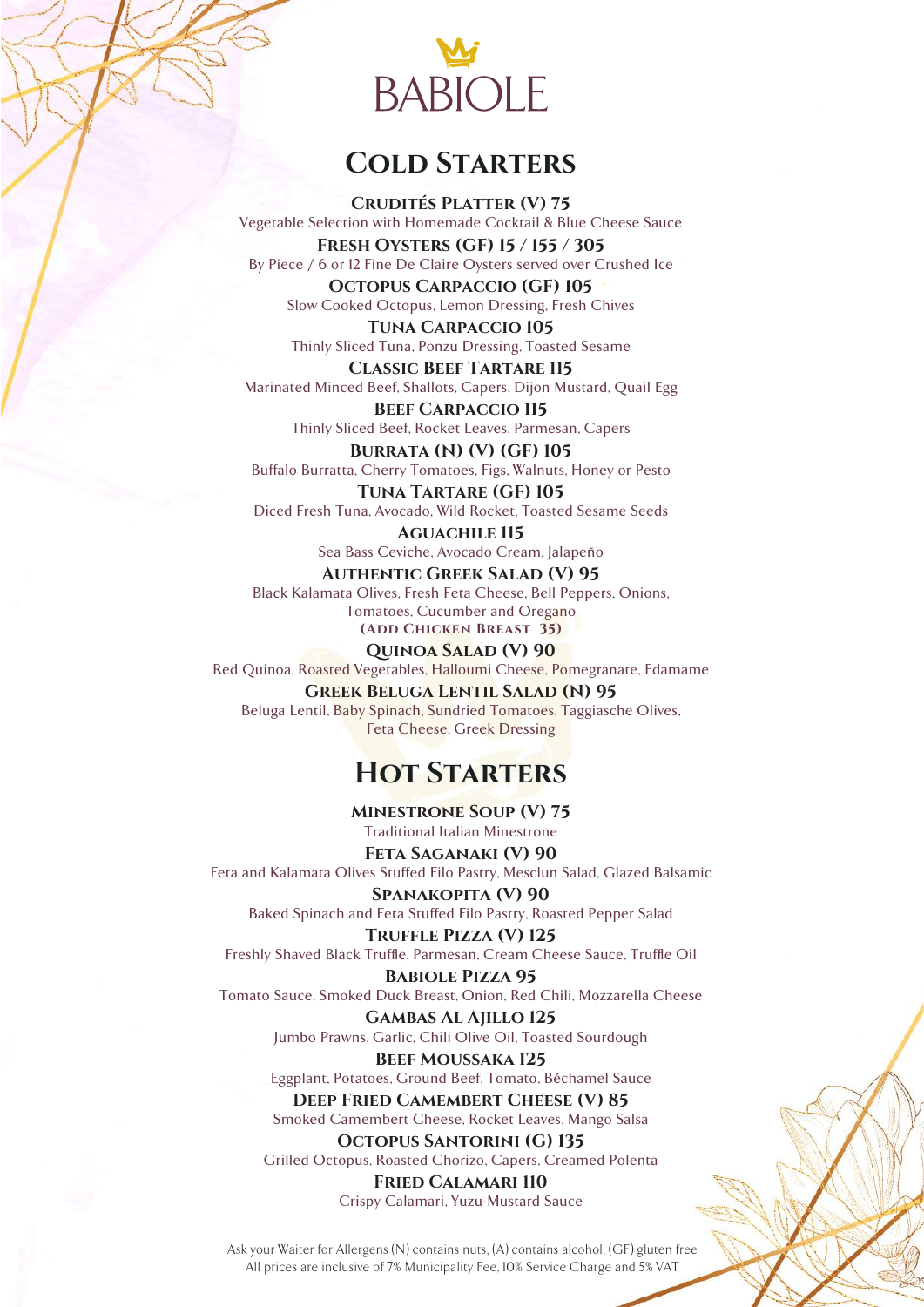#### **Main Courses**

**Risotto or Pasta Al Grana Padano (V) 160** Creamy Risotto or Pasta Finished in Aged Grana Padano Wheel \*Freshly Shaved Black Truffle for Additional AED 60 (2gr)

**Ravioli Ricotta and Spinach 160** Lobster, Squid, Shellfish, White Wine Sauce, Cherry Tomato, Fresh Basil

**Greek Grilled Vegetables Bowl (V) 160** Farro, Chickpea, Kalamata Olives, Roasted Bell Pepper, Zucchini, Feta Cheese, Avocado Tzatziki

SEAFOOD SPAGHETTI (A) 170 Lobster, Squid, Shellfish, White Wine Sauce, Cherry Tomato, Fresh Basil

**Fusilli Portofino 180** Lobster Tail, Asparagus, Creamy Bisque Sauce, Parmesan Cheese

**Psari Plaki Lobster 395** Poached Lobster Tail, Tomato Sauce, Leeks, Kalamata Olives, Parsley

**Baked Salmon 195** Quinoa and Olive Crusted Salmon Fillet, Spinach Risotto

**Greek Grilled Whole Sea Bream 195**  Cherry Tomatoes, Taggiasche Olives, Coriander, Fresh Basil

**Grilled Wild Sea Bass 210** Greek Sea Bass, Roasted Baby Potato, Broccoli, Lemon Beurre Blanc

**Seafood Paella 165** Saffron Rice, Smoked Chorizo, Chicken, Salmon, Squid, Shrimps, Mussels

**Chicken Souvlaki 195** Marinated Chicken Skewers, Grilled Zucchini and Mushrooms, Tzatziki Sauce

**Chicken Milanese 145** Breaded Chicken Breast, French Beans, Tomato and Caper Sauce, Rocket Salad

> **Truffle Roasted Chicken 195** Creamed Polenta, Wild Mushrooms, Black Truffle

**Veal Piccata 280** Thin Slices of Veal Tenderloin, Sautéed Tagliatelle with Butter and Sage, Lemon Sauce, Capers

> **Lamb Shank (A) 195** Slow Cooked Lamb Shank, Couscous, Pomegranate, Herb Dressing

**Babiole Burger 135** Wagyu Beef, Brioche Bun, Tomato, Lettuce, Provolone Cheese, Chili Jam, French Fries

> **Beef Tenderloin (GF) 305** Served with Your Choice of Side Dish, Peppercorn Sauce

> **Kobe Beef Steak (GF) 695** Served with Your Choice of Side Dish, Peppercorn Sauce

## **Side Dishes**

**Mashed Potatoes | Broccoli with Toasted Almonds | Grilled Vegetables Sautéed Spinach | French Fries | Marinated Artichoke Grilled Asparagus | Roasted Baby Potatoes Pita Bread Basket with Olive Tapenade and Tzatziki Dip 65**

> Ask your Waiter for Allergens (N) contains nuts, (A) contains alcohol, (GF) gluten free All prices are inclusive of 7% Municipality Fee, 10% Service Charge and 5% VAT